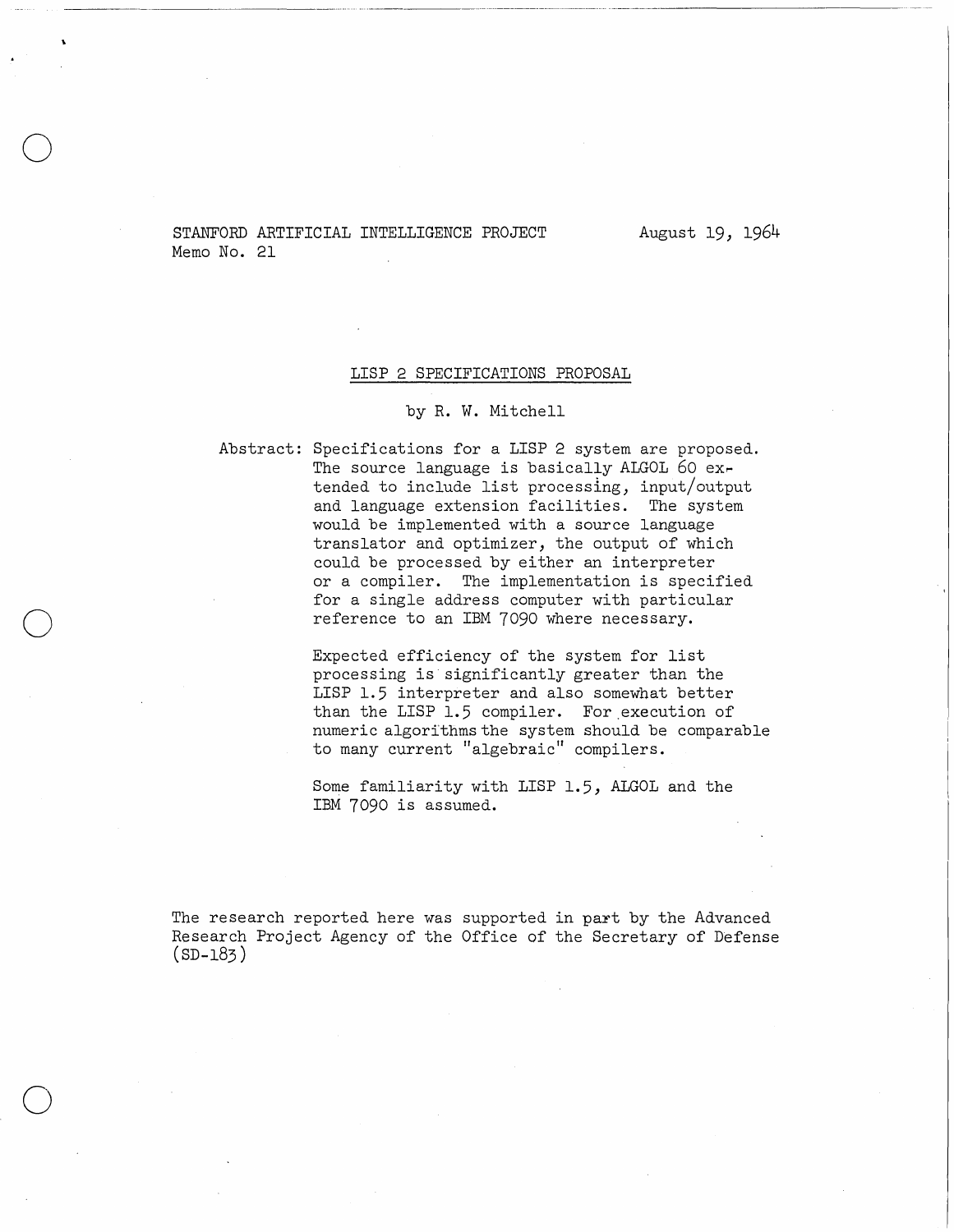#### LISP 2 SPECIFICATIONS PROPOSAL

### by R. W. Mitchell

### INTRODUCTION:

---------------------.-- .\_------

o

o

o

An algorithmic language and an implementation is specified. The language provides for numeric and list processing algorithms and includes facilities for user extension of the language. The basic language is very similar to ALGOL 60 with extensions for the facilities and data types which were not available. For this reason, the basic language is presented in reference to the revised ALGOL 60 report.<sup>1</sup> Some familiarity with LISP 1.5 and the IBM 7090 is also assumed.

The facilities for extending the language allow for definition of new data types, new operators and new syntactic constructions, all in terms of the basic language and previously defined extensions. The resulting compiled code for extended language items may be expressed in terms of symbolic machine code when desired, or it will be the result of source language manipulations.

The system would basically be implemented as four processors. These are a source language translator, a source language optimizer, an interpreter and a compiler. The source language translator would translate the source language statements to s-expressions. These would be similar to the s-expression input of LISP 1.5. Most syntax analysis would be in the translator.

The source language optimizer woudl convert the s-expressions into an optimized, packed form of s-expressions, hereafter called p-expressions. The p-expressions would occupy approximately one-third the space of s-expressions and could be interpreted in approximately one-fifth the time of the LISP 1.5 interpreter. There would be associative and commutative law, for loop, and common sub-expression optimization and the effects of declarations for formal parameters, local variables and data types would be propagated 'into the expressions and statements.

The interpreter and compiler would accept p-expressions as input and execute or translate the code to machine language, respectively. The compiler would perform optimization which is dependent on the particular machine language.

The control and communication stack is significant in obtaining efficient execution and the information on the stack (e.g. parameters, 'local variables and return instructions) would, be directly usable. The same stack format is used for both interpreted and compiled code, but the format is oriented toward optimal execution of compiled code.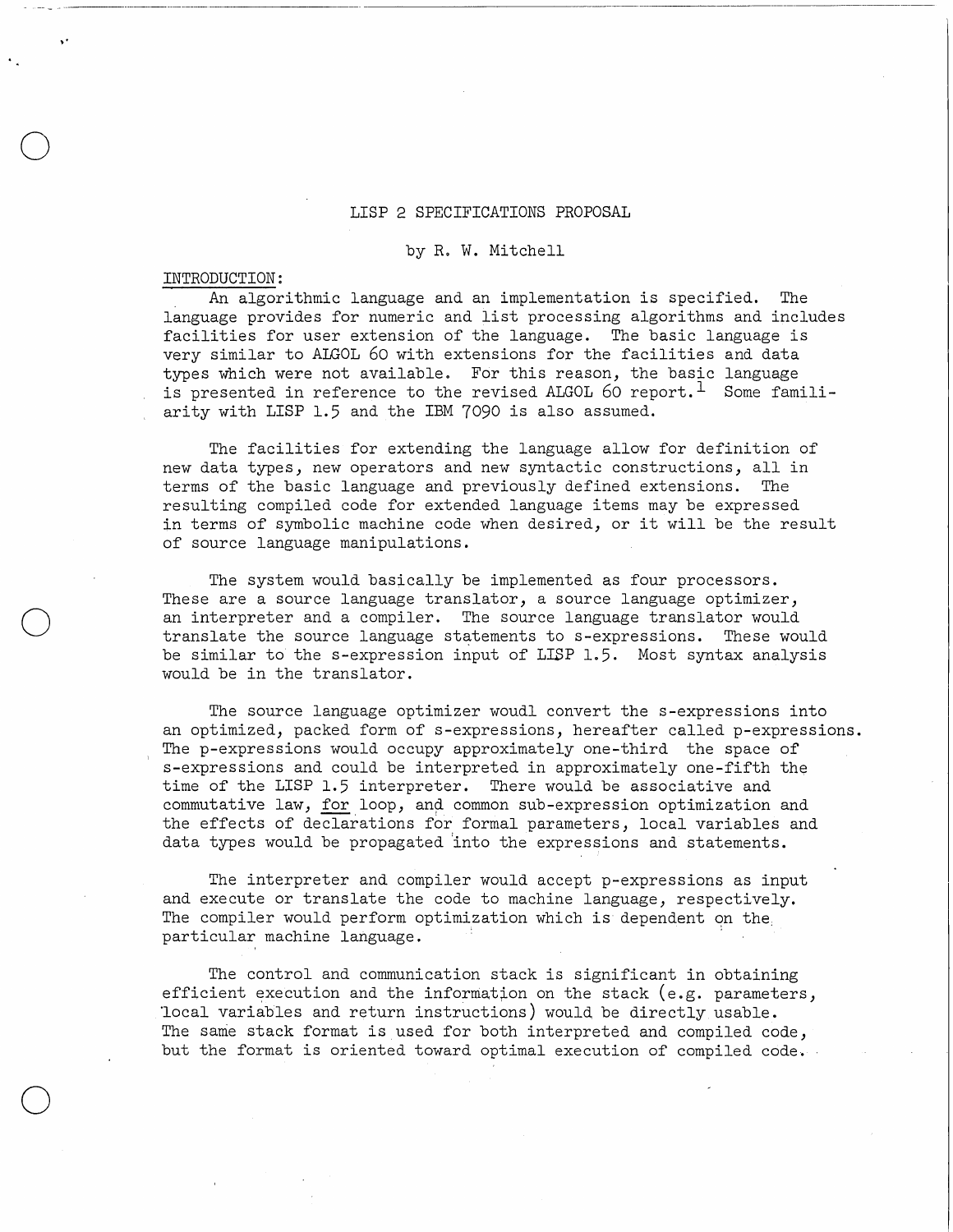The implementation is specified for a single address computer, with particular reference to the IBM 7090 where necessary, and the specifications should be applicable for most such computers. The only major changes should be with regard to the compiler optimization.

Throughout the implementation, the design philosophy has been toward optimum speeds for the simpler and more frequently used features of the language. Added· time cost for the use of more complicated or infrequently used features would, to a large extent, be paid only when such features were actually used.

#### LANGUAGE: . \ .

"

o

o

o

### BASIC LANGUAGE:

The basic language is similar to ALGOL 60. Features of ALGOL 60 which cause significant difficulty have been altered for efficiency or deleted if the feature was not that important to the programmer.

### Data Types

The new data types are atom and s-expr. An atom datum may have an associated value of any other type, general property lists, and are the basic units for constructing data or type s-expr. An s-expr datum is an s-expression as defined in LISP 1.5, i.e., a binary tree structure.

An atom in an s-expression may be a constant, variable or procedure of any type. If the type is other than atom, an atom type datum is constructed with the appropriate associated value. The null atom nil is an added basic symbol.

The basic symbol Boolean is replaced by the basic symbol logical.

## Operators and Functions

The operators which have been added for the above data types are 1,  $\underline{r}$ ,  $\vdots$ ,  $\vdots$ ,  $\underline{a}$  and  $\underline{n}$ . (These are car, cdr, cons, list, atom, and null of LISP  $1.5$ ).

The following standard functions are defined:

(to be specified later)

### Statements

The for statement has been extended in two respects. A  $\text{Cfor clauses}$ may be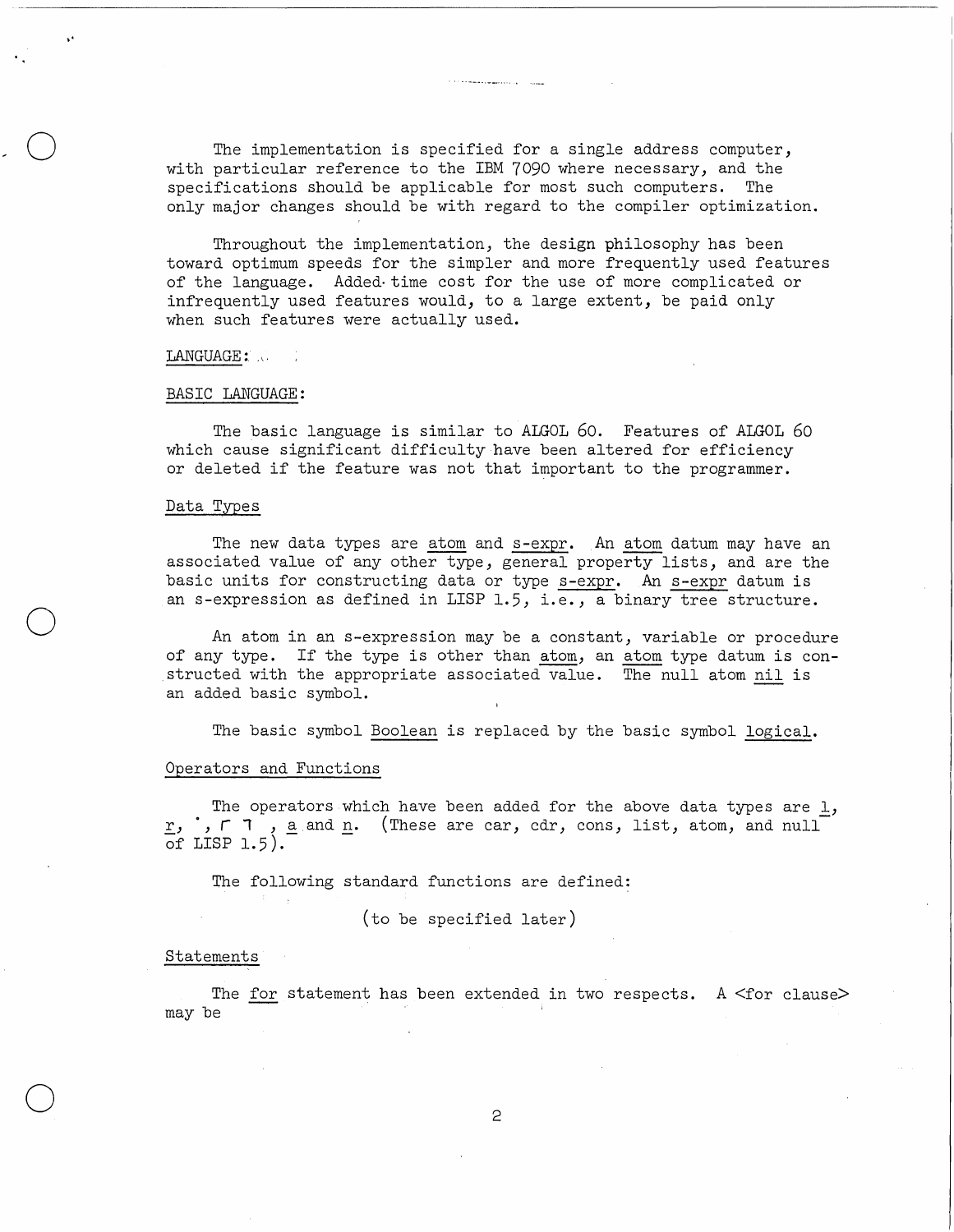for  $\le$ s-expr variable>  $\epsilon$   $\le$ list datum> do

(e.g. for  $j \in \mathfrak{m}$  do, where  $j$  is a variable to type s-expr and m is some expression yielding a list value).

Execution of a for statement with such a for clause will cause assignment of each successive element of the list to the variable and execution of the statement following do for each assignment. The statement is concluded when the variable is given the value nil.

The basic symbol and is added and one may express concurrent for loop controls with statements such as

> for i:=  $1 \text{ step } 2 \text{ until } n \text{ and } j:= f(x) \text{ do } S_1;$ for  $j \in r$  and  $k \in m$ , n and  $i := 1$  step  $1$  do  $S_0$ ;

The for control variables are assigned and tested from left to right and the for statement is concluded when any variable is assigned a value which concludes its  $<$  for list>.

To allow full flexibility of the conditional if statement, two forms are allowed.

- 1) if  $p \text{ then } S_1$  else  $S_2$ ;
- 2) if p do 8;

 $\mathcal{L} = \mathcal{L}$ 

o

o

o

.Also another statement is defined which one might call a conditional statement. This is

while  $\leq$  logical expression  $>$  do S;

This statement will cause 8 to be executed if the logical expression is true and control cycyles to re-analysis of the entire while statement. If the logical expression is false then control passes to the next statement without executing 8.

The return statement

#### return;

or

return (<expression>);

causes exit from this procedure to the calling procedure. The second form is used when returning from a function and the value of the expression is the returned value of the function.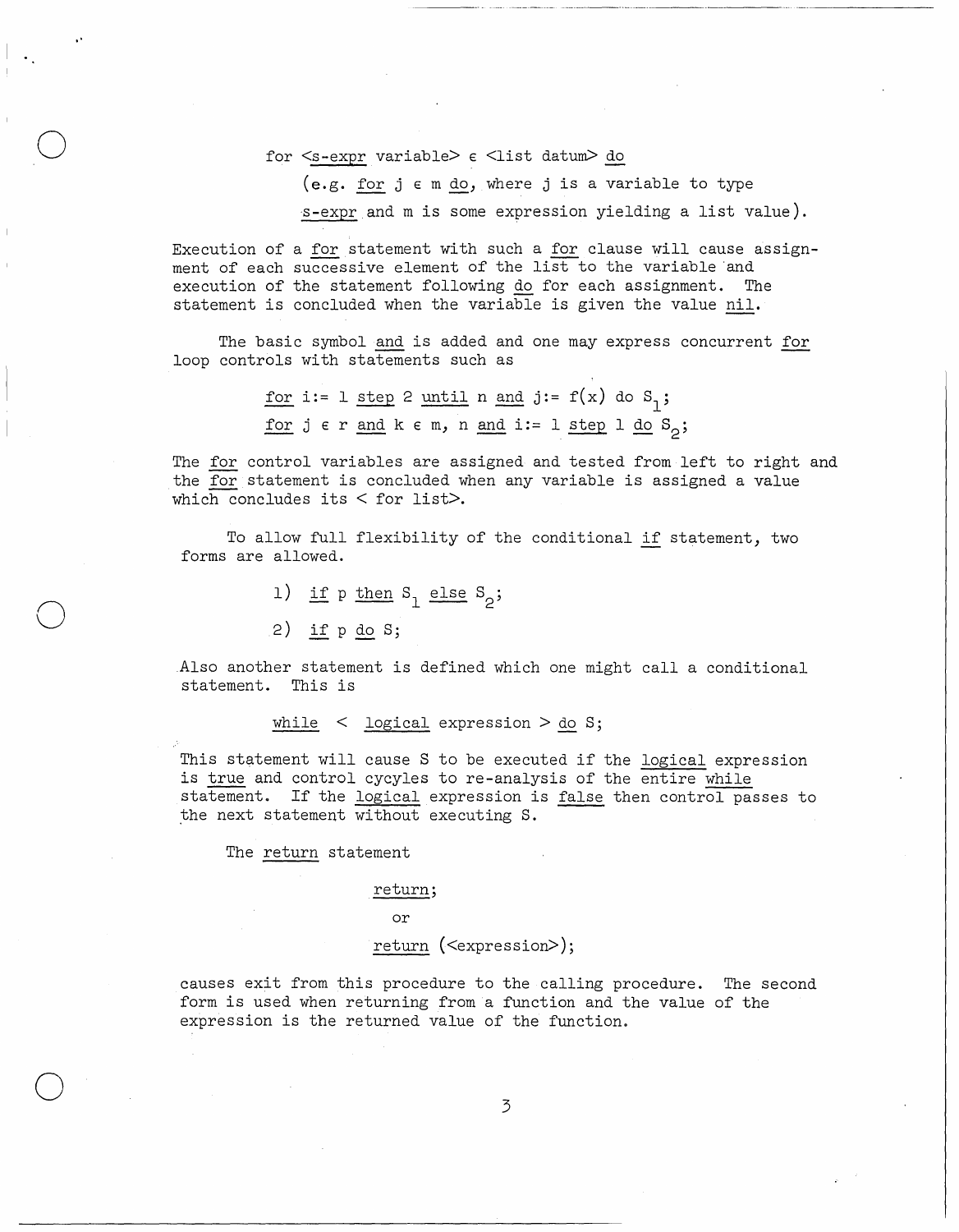### Procedures

"

o

 $\bigcirc$ 

o

In procedure declarations the specifications for mode of parameter transmission may be value or name, and value specification is assumed if neither is present. The name specification is not the ALGOL 60 "call by  $name"$ , but rather a "call by address". Thus a name parameter may be assigned a new value in the procedure and that value assignment is effected in the calling procedure, but there is not the effective literal substitution and its complications. '

Complete specifications are required in procedure declarations if the item is other than a simple variable of the same type as the procedure,

Single statement procedure declarations are permitted. The parameter specifications are included in the formal parameter list and global and local variables are analogously declared in a second list. These are followed by the assignment symbol  $(:=)$  and the defining expression. For example:

integer procedure step (real u):= if  $\circ \leq u \wedge u \leq 1$  then  $l$  else 0;

## LANGUAGE EXTENSION FACILITIES

These facilities are included to allow programmer specification of new data types, operators and syntactic constructions. The specifications are normally in terms of the basic language and previously defined extensions, but alternatively supplemental routines for the language processors may be included. These facilities should permit convenient tailoring of the language to a particular applications area and in general permit the programmer some degree of freedom in mapping the programming language to the problem.

### Data Types

New data types, may be defined by Cartesian product (  $\otimes$  ) and direct union (  $\oplus$  ).  $(2)$  For example:

 $define type 'complex' = real @ real;$ 

 $define type 'number' = real  $\theta$  integer;$ 

(The apostrophe (') delineates the effective basic symbols which are defined by these statements and all uses of the identifier as a type must be so delineated.)

Since operators must be defined for new data types, some functions are necessary for accessing the constituents of such data and forming such data from other data. The following are defined.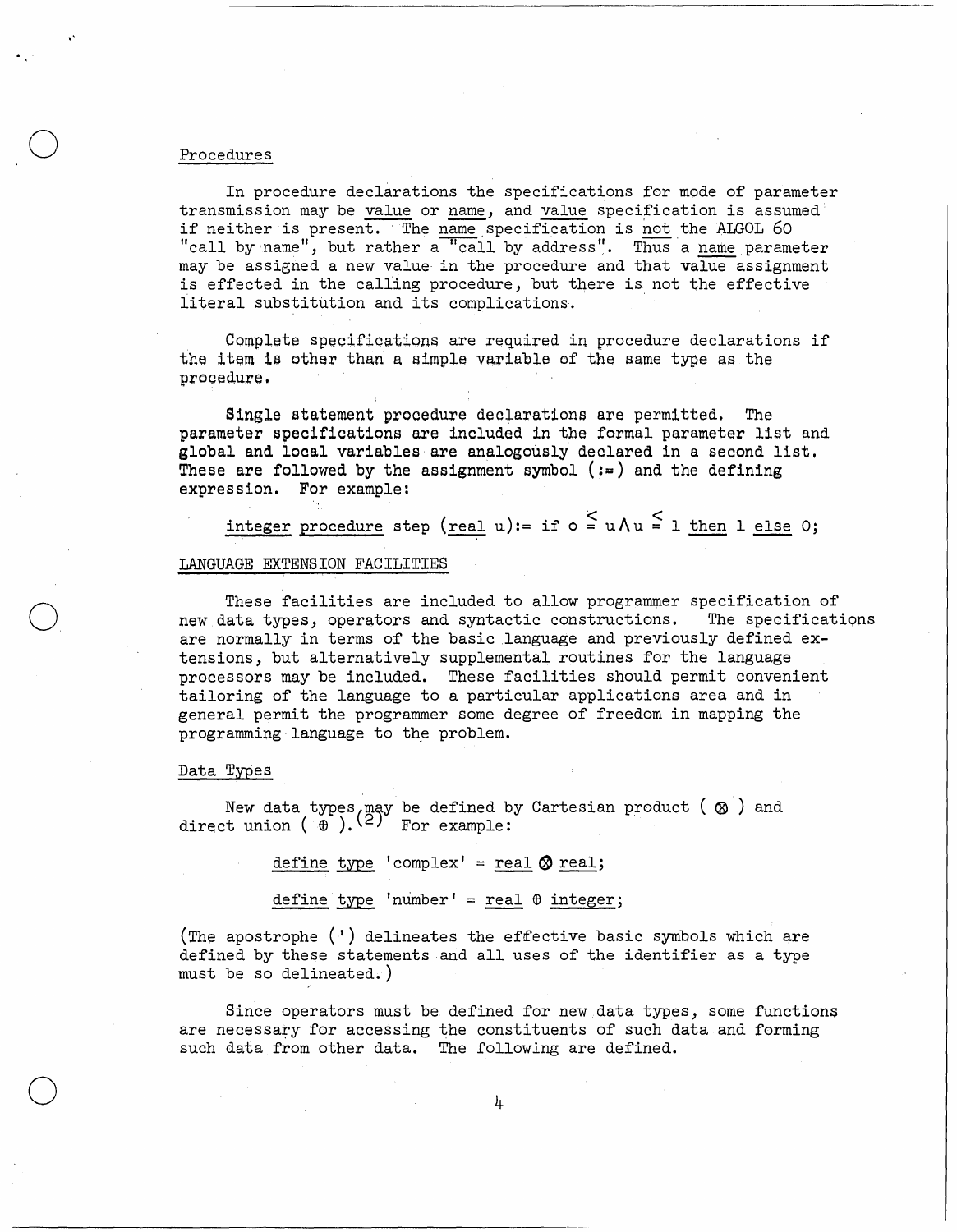For  $'X' = A \otimes B$  $'Y' = C \oplus D$ and  $x \in X$ ,  $a \in A$ , etc.  $1 E(x) = a$  $r \in (x) = b$  $\in 'X'(a,b) = x$  $\epsilon'$ <sup>'</sup>Y<sup>'</sup>(c) = y  $\epsilon'$ Y'(d) = v  $\epsilon(y)$  = c or do whichever is the case  $epC(y) = if \epsilon(y) = c then true else false$  $\epsilon pD(y) = if \epsilon(y) = d$  then true else false

### Operators

Operations on new data types may be defined as procedures or current operators of the language may be defined for application to elements of the new data types. For example:'

'complex' procedure compplus $(a,b)$  =  $\epsilon$ 'complex'(1  $\epsilon$  (a) +1  $\epsilon$  (b),  $r \epsilon$  (a) +  $r \epsilon$  (b))  $define \text{.} compute x' operator + (a,b) =$  $\epsilon$  'complex' ( $1 \epsilon$  (a) +  $1 \epsilon$  (b),  $r \epsilon$  (a) +  $r \epsilon$  (b)) define  $\frac{1}{6}$ complex' operator + (a, real b) =  $\epsilon$  'complex' (1  $\epsilon$ (a) + b, r  $\epsilon$  (a))

Syntactic Constructions

New syntactic constructions must be defined with created (") basic symbol as a prefix. The defined constructions are primarily a notational convenience and the programmer must not create ambiguous syntax as a result of their use. As an example let us define the LISP 1.5 COND in terms of if -- then -- else -- expressions.

> <u>define</u> expression 'cond'( $(p_1,e_1)(p_2,e_2)$  ...  $(p_n,e_n)e_{n+1}$ )  $=$  if  $p_1$  then  $e_1$  else if p<sub>o</sub> then e<sub>o</sub> else ... if  $p_n$  then  $e_n$  else  $e_{n+1}$ .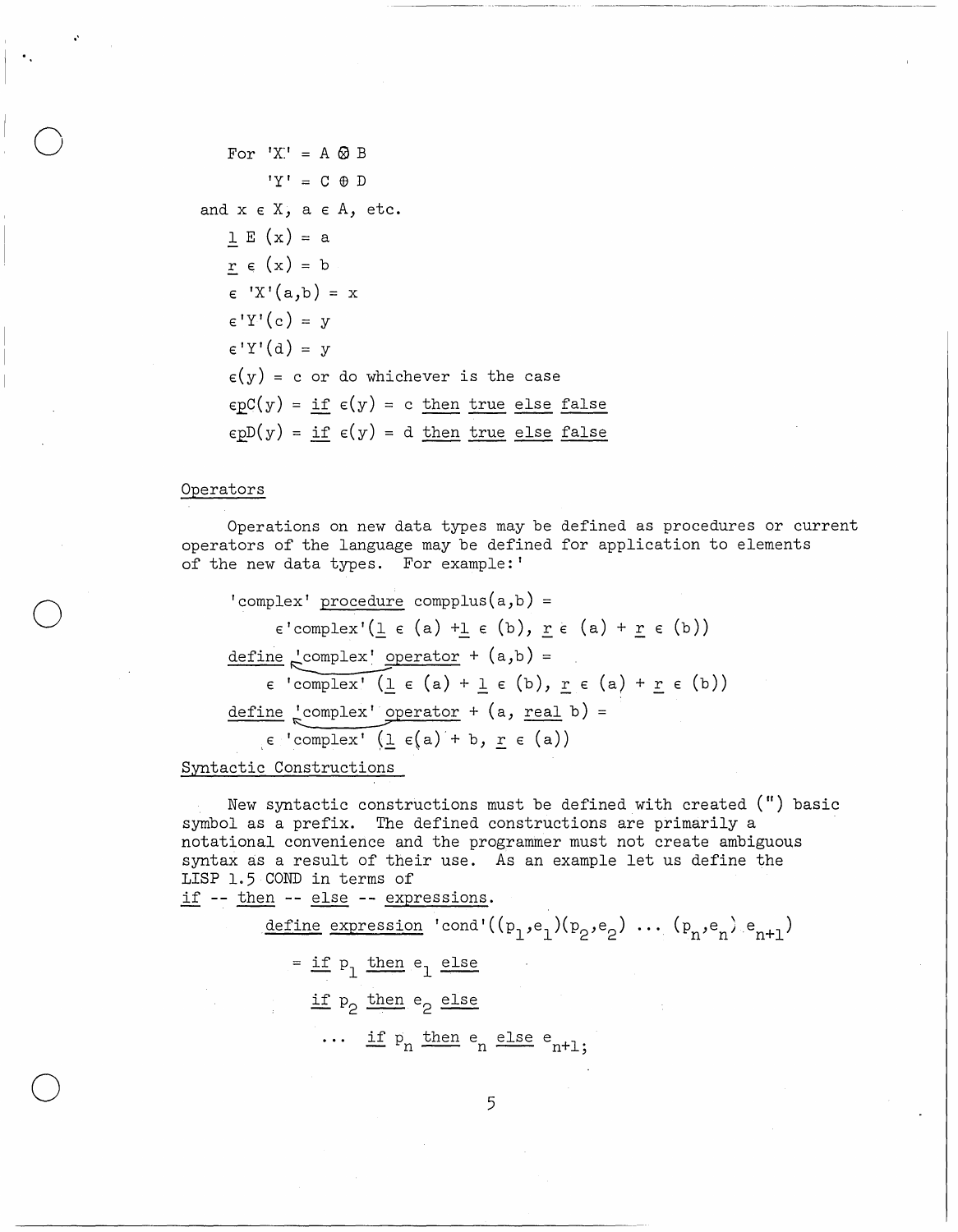The programmer could then write

x:= 'cond'((q<sub>1</sub>,a<sub>1</sub>)(q<sub>2</sub>,a<sub>2</sub>)(q<sub>3</sub>,a<sub>3</sub>) a<sub>4</sub>)

and the processing would result in

 $x := \underline{if} q_1 \underline{then} q_1 \underline{else} \underline{if} q_2 \underline{then} q_2, \underline{else}$ 

if  $q_3$  then  $a_3$  else  $a_4$ ;

as the effective statement.

Currently expression and statement are the definable constructions.

-----------------.------ -------

## P-EXPRESSIONS

.'

o

o

o

The p-expressions are packed s-expressions and thus have the same logical structure but a different storage convention. A p-expression is a contiguous sequence of six bit bytes. There are sixty-four basic bytes and these are then followed by up to two bytes to form a single part of an s-expression. The determination of the basic bytes was the result of a crude application of information and coding theory.

The chart on the following page defines sixty-three of the basic bytes. The other three are open for later definition. The term "general expression" means the following item is any valid p-expression and the result of its evaluation is the desired input for this operation. All 3X bytes are followed by general expressions.

The  $2X$ ,  $4X$  and 70 bytes are followed by one byte, n, per necessary element. If the byte, n, is less than 40 then the n<sup>th</sup> parameter is referenced. If the byte, n, is equal to or greater than  $40$  then the  $(n-40)$ <sup>th</sup> local variable is referenced.

The 00 byte is the ) of s-expressions and the 76 and 77 bytes are the (, but a count is included which, when added to the current byte pointer, will set the pointer to the byte following the corresponding).

The  $l$  and  $r$  composition bytes, 23 and 33, are followed bone byte which gives the composition. This byte is interpreted as follows:

| OО        |   | 11                      |
|-----------|---|-------------------------|
| Оl        |   | <u>lr</u>               |
| 02        |   | $\underline{\text{rl}}$ |
| 03        |   | $r$ $r$                 |
| O4        |   | <u> 111</u>             |
| 05        |   | llr                     |
| $\bullet$ |   |                         |
| $\bullet$ |   |                         |
| $\bullet$ |   |                         |
| 76        |   | rrrrl                   |
| 77        |   | rrrrr                   |
|           | 6 |                         |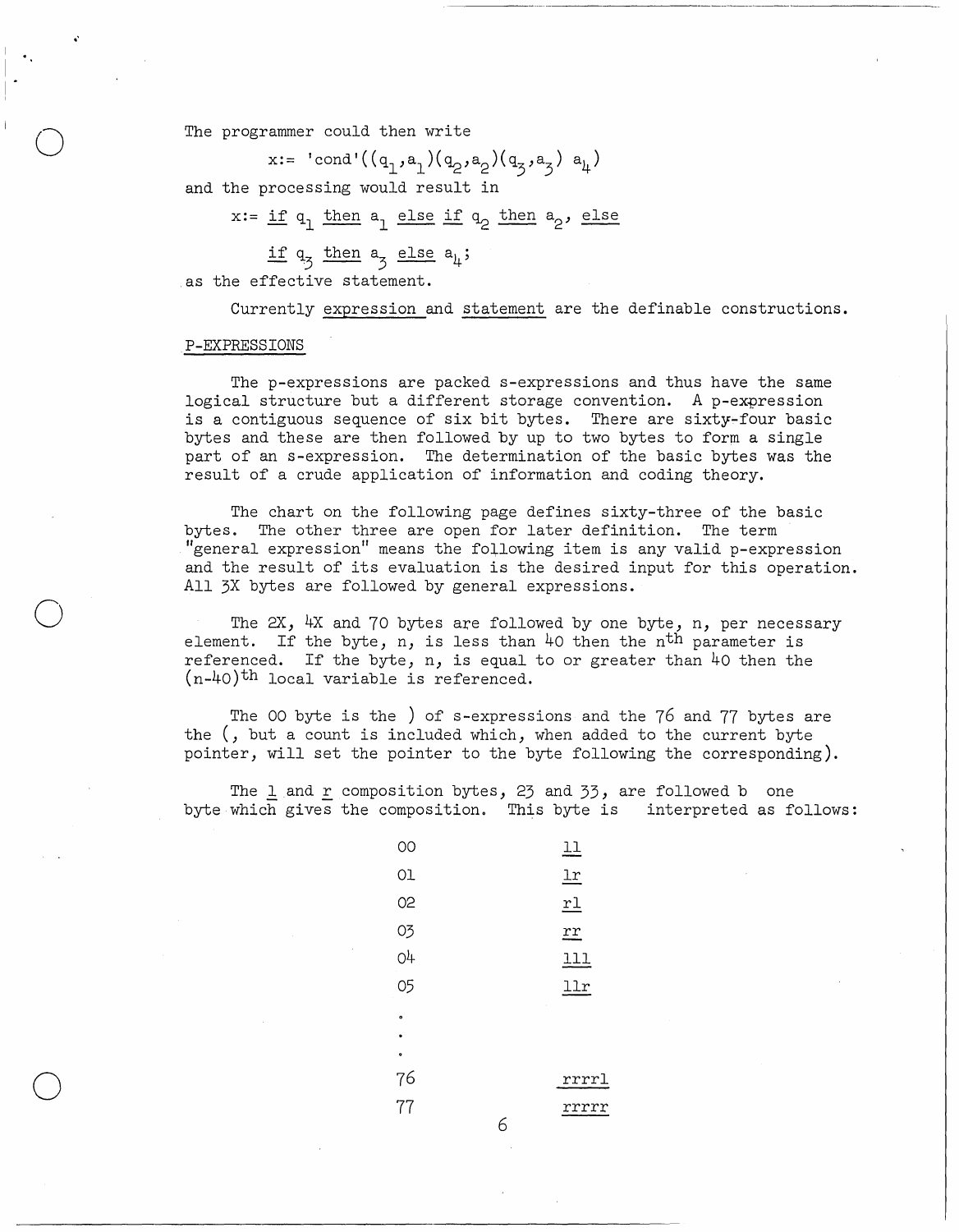The temporary variable byte, 16, is used for optimizer generated local variables for which the compiler should use high speed registers whenever possible.

----- \_. -----\_.\_-----\_.\_--- .-------------.-~-

### [MPLEMENTATION

.'

o

o

 $\bigcirc$ 

### CENTRAL STORAGE STACK

 $\mathfrak{p}^+_2$ 

 $P_{n}$ 

 $P_1$ 

) )

) ) )

The central storage stack provides a mechanism for parameter communication, local variable storage, procedure linkages and control information. The stack is a contiguous block of memory of variable length. An index register always points to the first available cell upon entry to a procedure and a counter is maintained of the current number of stack cells used in the procedure for local storage.

The general format of the stack is:

) parameters for current procedure

pointers to relevant symbolic names and control information return instructions from current procedure to calling procedure



7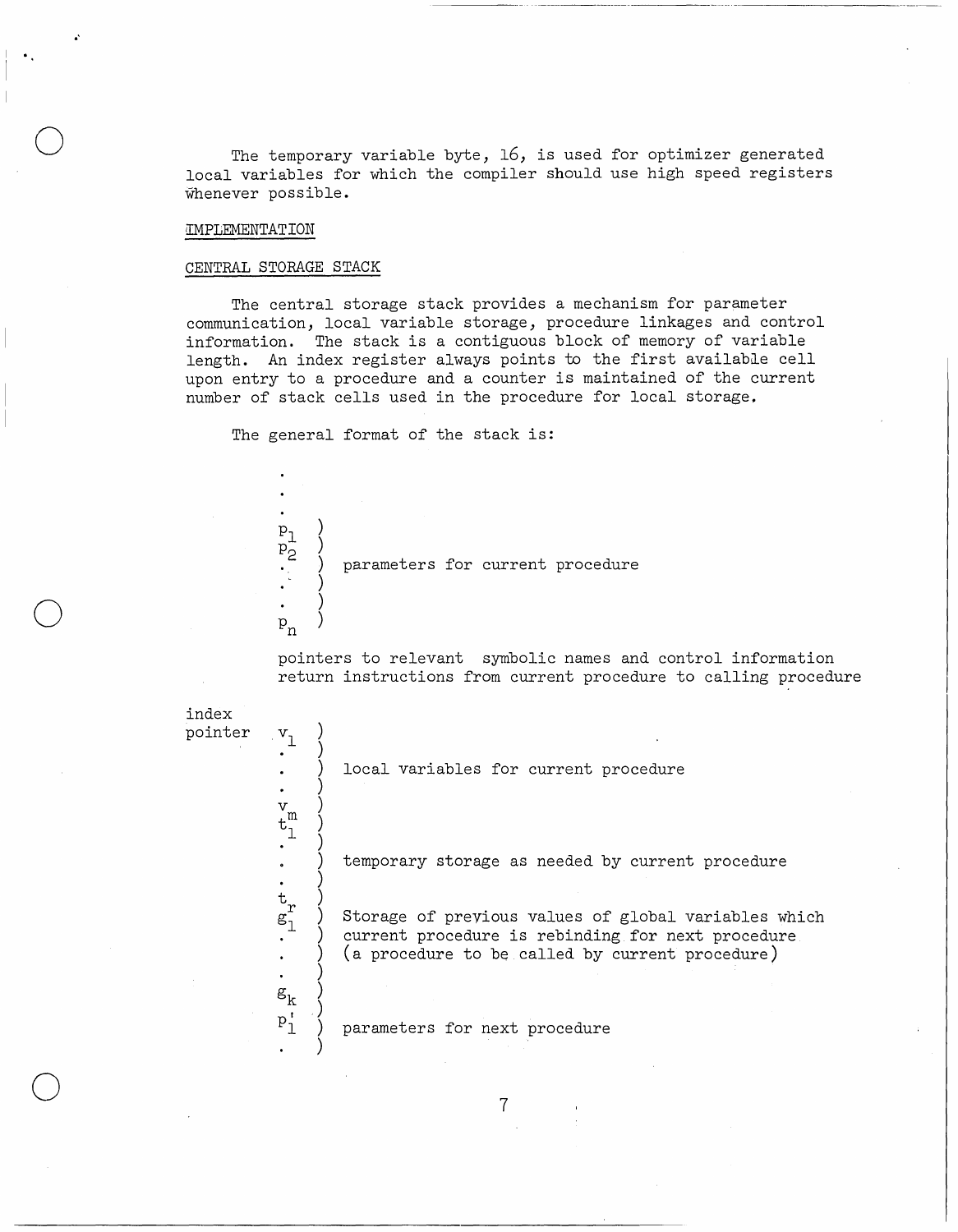BASIC INTERPRETER BYTES

| $\cdot$ O                                                                           | $\sim$ 100<br>$\cdot$ 1                                                            | $\cdot$ 2            | .3                                                                                  | $\cdot^{\downarrow}$                                       | .5                                       | .6                                    | $\cdot$ 7                                         |
|-------------------------------------------------------------------------------------|------------------------------------------------------------------------------------|----------------------|-------------------------------------------------------------------------------------|------------------------------------------------------------|------------------------------------------|---------------------------------------|---------------------------------------------------|
| end<br>$\sim$                                                                       | ∣if<br>expression                                                                  | li f<br>statement    | for<br>statement                                                                    | $:=$                                                       | return                                   | goto<br>relative<br>(one byte)        | goto<br>(general)<br>(general ex-<br>pression)    |
| parameter<br>(value)                                                                | parameter<br>(reference)                                                           | local vari-<br>able  | local<br>array                                                                      | global vari-<br>able(2 bytes<br>for name)                  | global<br>array (2)<br>bytes per<br>name | temporary<br>variable                 |                                                   |
| 2.                                                                                  | $\underline{r}$                                                                    |                      | $\ell$ and $r$<br>composition                                                       | $\overline{a}$<br>parameter or local variable              | $\underline{u}$                          | $=$<br>$(\text{value})$               | (sexpr)                                           |
| $\overline{\mathbf{r}}$                                                             | $\underline{\hat{r}}$                                                              |                      | $\ell$ and $r$<br>composition                                                       | a<br>general dxpressions                                   | $\underline{u}$                          | $(va\lambda)$                         | $=$<br>$(\texttt{sexpr})$                         |
| $\mathbf{t}_{\mathtt{i}}$                                                           | $\mathbb{I}_1$                                                                     | $x_i$<br>and and was | ÷                                                                                   | $\mathbf{t}_{\mathbf{r}}$<br>parameters dr local variables | $\mathbf{r}$                             | $x_r$                                 |                                                   |
| subscript                                                                           | functional<br>parameter                                                            |                      | s-expr<br>subelement<br>(must be<br>translated)                                     | $\epsilon$<br>sexpr                                        | step                                     | until                                 | while                                             |
| constant<br>$6(2 \text{ bytes for})$<br>$"value"$ )                                 | $\cdot$ 0                                                                          | $\mathbf{1}$         | true                                                                                | false                                                      | nil                                      | set<br>global                         | restore<br>global                                 |
| procedure<br>call l<br>byte for<br>name-para<br>meter are<br>meters or<br>wariables | procedure<br>call 2 bytes<br>for name-<br>parameters<br>are general<br>expressions |                      | convert<br>integer<br>local para-<br>meter or<br>variable<br>value to<br>real value | statement<br>label                                         | procedure<br>head<br>bytes for<br>name)  | subelement<br>W/ 1_byte<br>for length | subelement w/<br>2 bytes for<br>length<br>(begin) |

 $\infty$ 

 $\left\{ \cdot\right\}$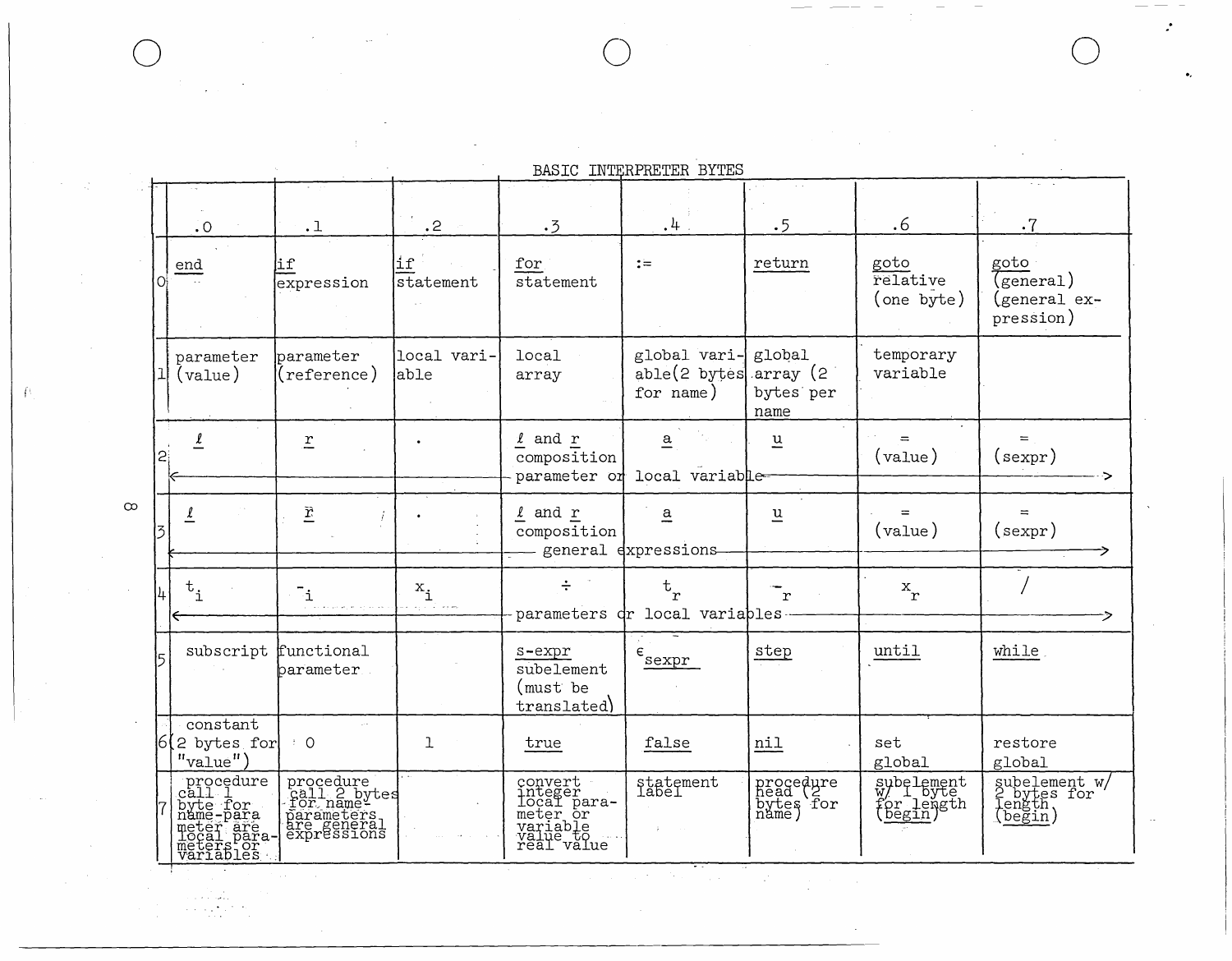pointers to relevant symbolic names and control information. return instructions from next procedure to current procedure.

 $\alpha$ empty

.0

o

o

o

) )  $\sum_{p_0}^{\bullet}$ 2

At the time that control is passed to the next procedure, the index pointer will be set to  $\alpha$ .

Each of the two locations marked "pointers to relevant symbolic names and control information" contains two pointers - one to the name of the calling (current) procedure and one to the name of the current (next) procedure. With the symbolic names is information giving the type, number, names, etc. of parameters and local variables.

With this format, simple variables which are value parameters and local variables may be referenced by appropriate positive and negative displacements from the index pointer. The addresses of name and array parameters and entries to procedural parameters are available on the stack and call by value arrays are stored as a local array by the procedure initialization.

### SOURCE LANGUAGE TRANSLATOR

The source language translator will convert the source language to s-expressions. The syntactic heirarchy will be represented by the s-expression heirarchy with all syntactic constructions in prefix form. All character scanning and syntax recognition routines will be in this processor.

### OPTIMIZER

The optimizer will perform source language optimization. Necessary features of the processor will be:

- a) The propagation of all type declarations into the program body so that operation symbols (e.g.  $+$ ,  $/$ ) whose operands can be of several types will be converted to the required type operation for each case.
- b) The conversion of all parameter and local variable references to relative references (e.g. the i<sup>th</sup> parameter, the j<sup>th</sup> local variable).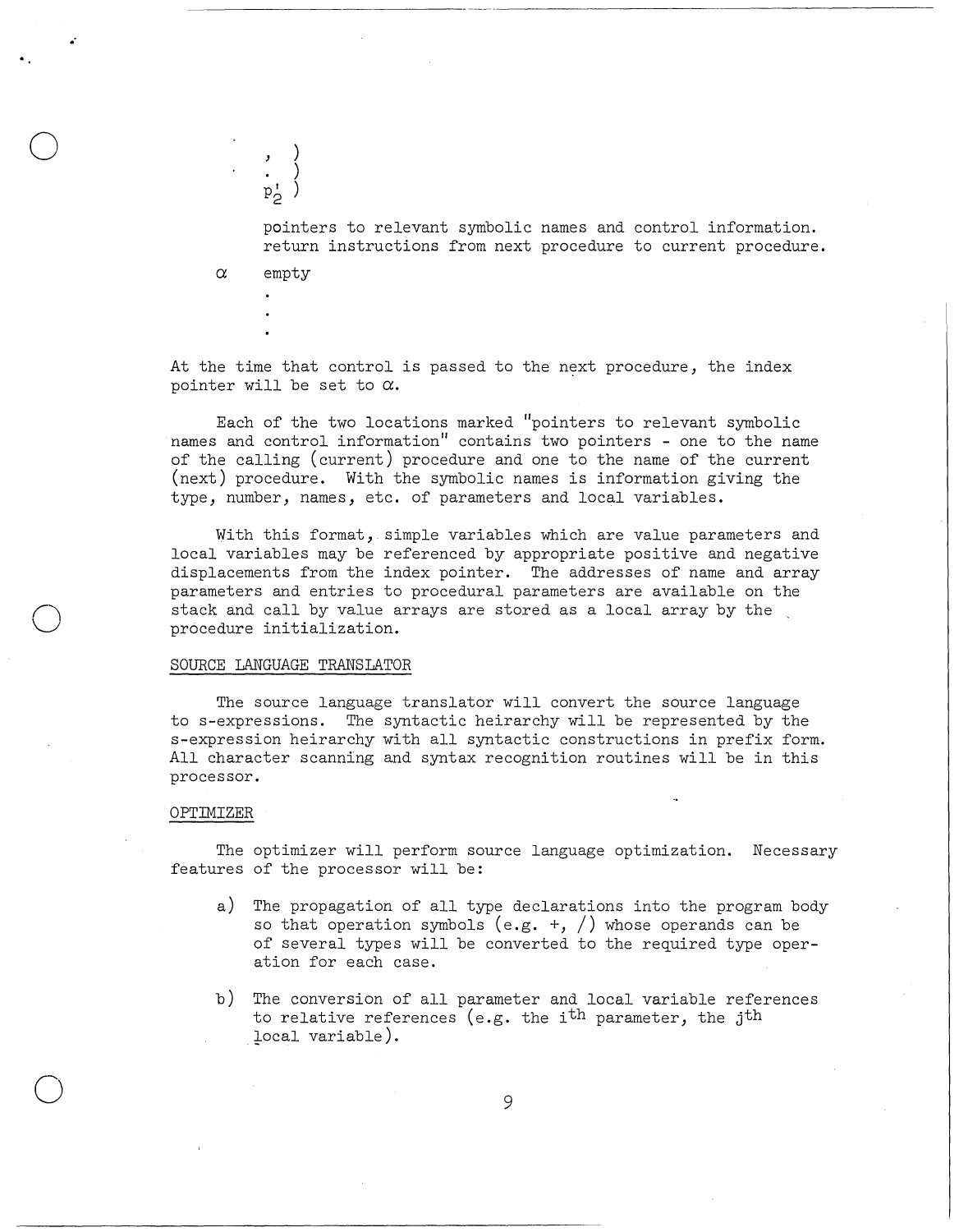- c) The preparation of a property list for each procedure giving the symbolic names of parameters, local and global variables, all type information, etc.
- d) The conversion of operations on data of programmer defined types to operations on basic types (if the programmer has not supplied routines for the operation).
- e) The conversion of programmer defined syntactic constructions to basic constructions (if the programmer has not supplied routines) .

Optimizer features that are optional are such asctions as:

- a) for loop optimization;
- b) single calculation of common expressions.

### INTERPRETER

 $\blacksquare$ 

o

o

o

Processing of p-expressions for direct answers will be performed by the interpreter. The interpreter will be a transfer tree with all nodes using a common byte accessing routine and the terminal nodes will perform actual desired operations. The interpreter processing could be expressed in source language but machine language should be used, since efficient sequential byte processing and transfer trees are quite machine dependent. A short internal stack will be necessary for most of the basic byte forms but all general procedure calls will use the central stack as will recursive calls of the interpreter.

The byte accessing routine will keep a pointer to the current byte and allow calls requesting skipping any number of bytes or accessing up to six bytes. (Normally, only one or two bytes will be desired by any request). The initial node of the transfer tree will access one byte and transfer to the proper basic byte processor which will then access the following bytes and transfer to the next node or perform a specified operation, whichever is the case.

#### COMPILER

Translation of p-expressions to optimal machine language for immediate or later execution will be performed by the compiler. The compiler could be expressed in source language with reasonable efficiency. (Special  $\underline{1}$  and  $\underline{r}$  routines for p-expressions would use the byte accessing routine). Data of type set would be particularly useful for coding the compiler since most aspects of the first level compiler processing are very similar to a transfer tree. However, since the main work of the compiler is determing optimum machine code generation for a given case, it is not recommended that the compiler be written in machine language.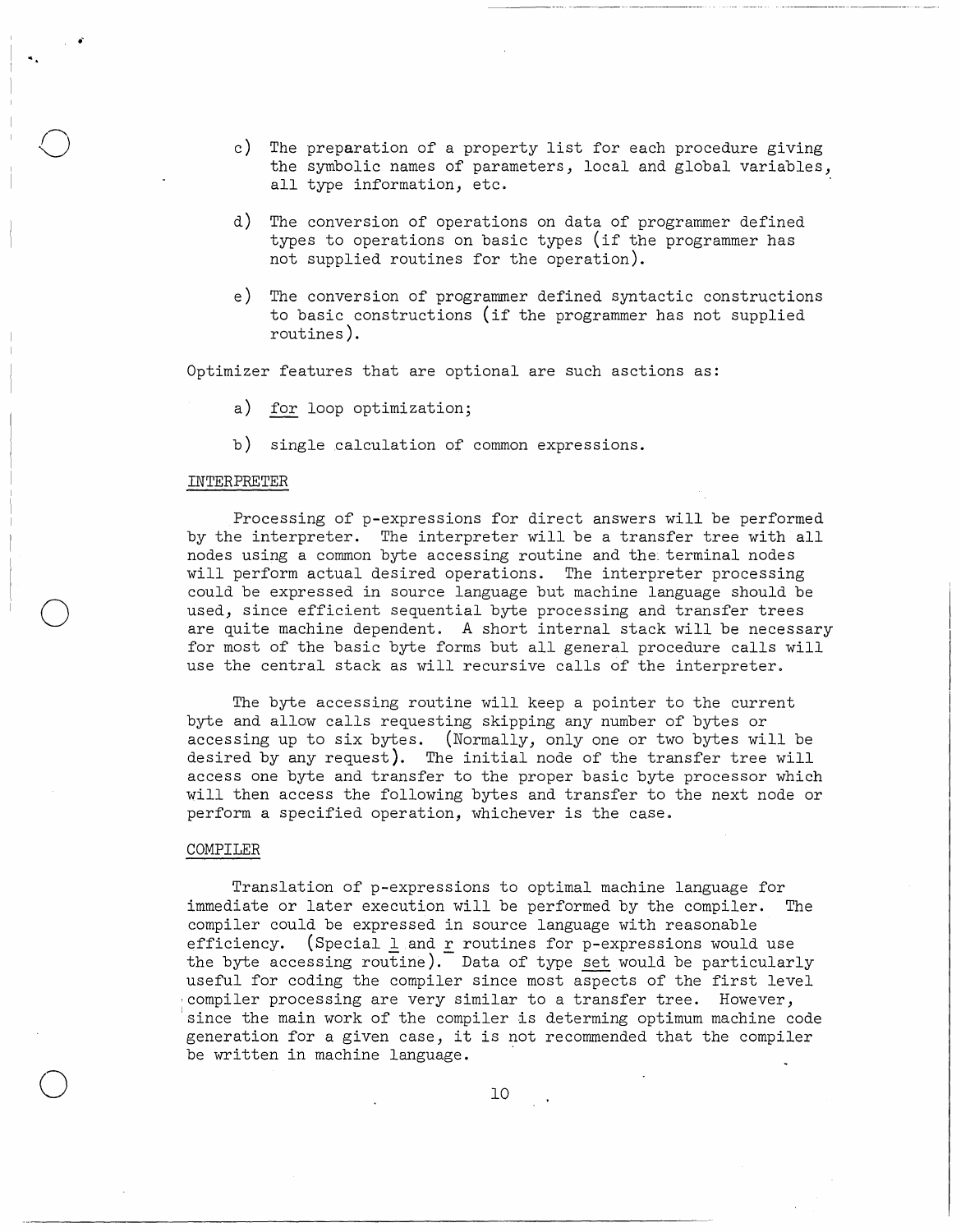In generating the optimal code the compiler must consider use of high speed registers for temporary variables; the calculation of a result into a particular type of register, depending upon its use; and the ordering of commutative operations.

---.--.. -........ ------

# LANGUAGE EXTENSIONS

The language extensions should be implemented in two manners. The system will contain straightforward routines in the Optimizer for converting to the equivalent base language for any defined operation or construction. Secondly, the programmer may specify routines to be executed when the compiler or interpreter encounters such items.

### ADDITIONAL FEATURES FOR CONSIDERATION

### DATA TYPES

,,"

 $\ddot{\phantom{0}}$ 

o

o

o

Two additional data types have been suggested and should be considered. These are string and set. The for statement should be extended for both.

The string data would be like ALGOL 60 strings, but string values could be assigned to variables and the following basic functions would be defined:

| first $(n, s)$ | - first n basic symbols in string s                                          |
|----------------|------------------------------------------------------------------------------|
| last(n, s)     | - last n basic symbols in string s                                           |
| length(s)      | - number of basic symbols in string s                                        |
|                | concat( $s_1, s_2$ ) - concatenate the strings $s_1$ and $s_2$ in that order |

The set data would be similar to arrays but sets would not be ordered. Basic set operation would be defined. The set data could be implemented as tables with entries ordered by "numeri $\overline{c}$ " value, then binary search, merge, merge equal entries, etc. would provide efficient processing for basic operations. Whenever a table is established the odd cells could be set with an "empty" marker, thus allowing for efficient growth of the table.

### SEPARATE PROCEDURE HEADS

Since the compilation of' an efficient procedure call is very dependent on the procedure specifications, the preparation of separate procedure heads containing the parameter, local variable and global variable specifications would allow more efficient processing and is almost essential for reasonable separate compilation of procedures with free variables or which reference routines with free variables.

### SUBSTITUTION PARAMETERS

The ALGOL 60 "call by name" results in effective source language substitution of actual parameters for formal parameters. This has not been included because:of the variable name binding and storage reclaimer